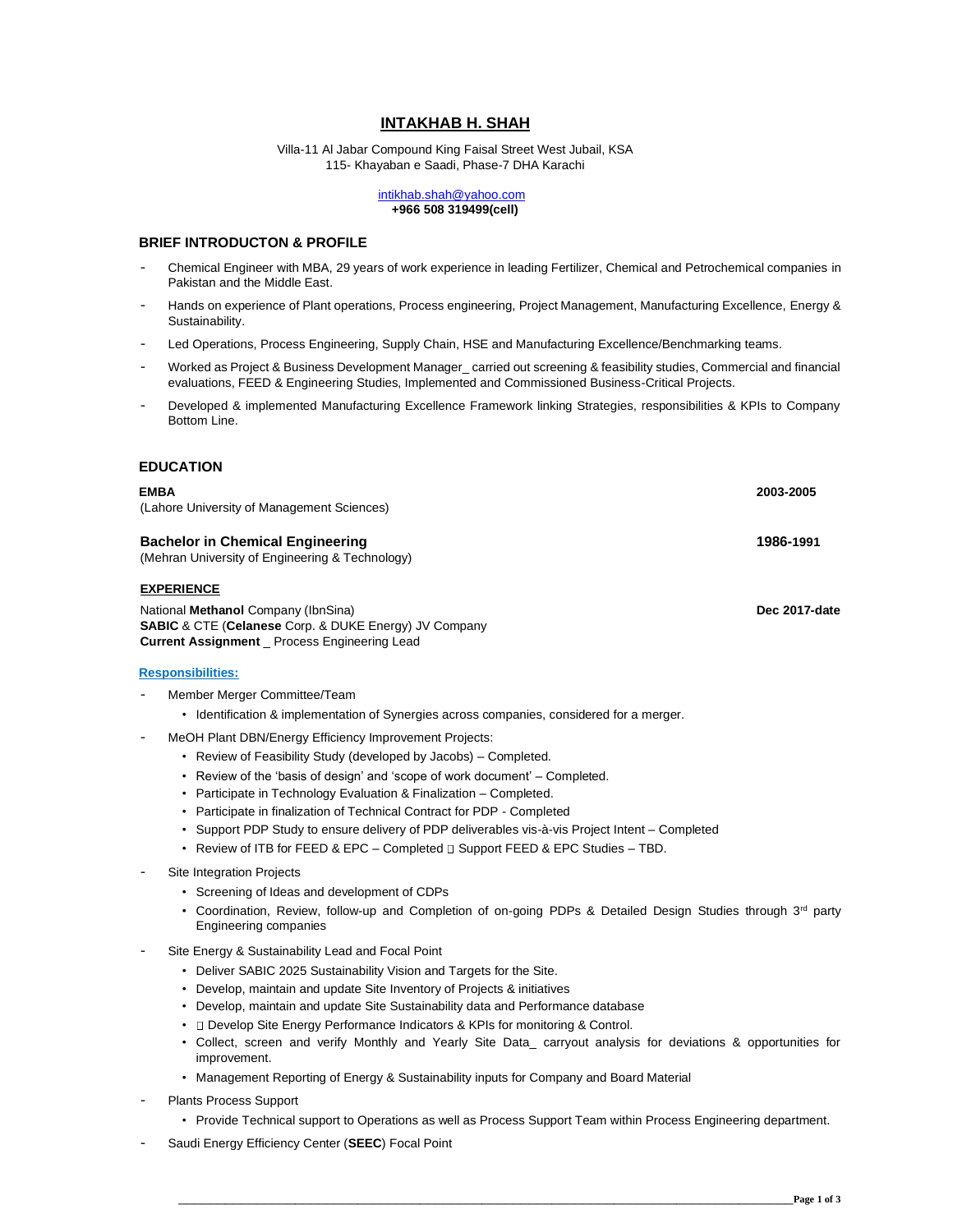- Deliver SEEC Targets 2019 (Phase-1) and 2025 (Phase-II)
- Maintain and update Site Inventory of Data, Initiatives and Projects for all the Plants
- Coordinate with SABIC Corporate, SEEC and Energy Consultants (Philip Townsend Associates Inc.) to complete Benchmarking Studies.
- Collect, screen and verify Monthly and Yearly data for submission with SABIC Corporate and SEEC
- Ensure Data consolidation, verification & validation by SEEC
- Carryout Energy Credit-Deficit Analysis for the Site
- Screen improvement ideas and develop Conceptual development packages for feasible & tangible projects.

## **Key Achievements & Contributions:**

- Reviewed Basis of Design & Feasibility Study, carried out by Jacobs Engineering. Proposed further improvements and Project Strategy to enhance Production capacity, Energy & Feedstock efficiency as well as reduction in the Project timeline by using existing equipment and the site synergies.
- Carried out detailed Network Analysis for Site Steam circuit. Proposed modifications and high value projects to reduce fuel consumption and free up NG for the use as feedstock at Methanol Plant, resulting in Production increase by 20% and significantly reducing the operating & fixed costs.
- Developed and Proposed Vertical Integration Project for SABIC Oil-To-Chemical Project.
- Carried out detailed study and evaluation of the neighboring SABIC Affiliate to improve Energy efficiency and Feedstock utilization at Site. Proposed Site Synergy Project with a Potential of saving US\$ 500-600 Million in Capex and significant reduction in Energy usage as well as Fixed & Operating Costs. Proposal is currently under evaluations by the Site and its JV Partners.
- Conducted SABIC wide SEEC- Energy Audits for Ammonia-Urea, Methanol and Crackers Sites in Jubail & Yanbu and Proposed Projects for closing the Energy Gap and significantly increasing the value for Affiliates and SABIC.

## **Saudi International Petrochemical Company** (SIPCHEM) **Jan 2012\_Dec 2017 Assignment** \_ Section Manager Process Engineering

## **Key Achievements & Contributions:**

- Reviewed Methanol Plant Feasibility Studies carried out by JACOBS, CASALE and JM respectively in 2011, 2012 and 2013. Proposed a Synergy option and a DBN Scheme to enhance Production Capacity by 40% efficiently using Site Feedstock and drastically reducing energy consumption at Methanol and overall site.
- Led the Feasibility Study, with Jacobs Engineering at its London office in 2014-2015. Reviewed various technology options e.g. **POX**, **ATR**, **OTR**. The Feasibility Study validated my proposed scheme and the projections.
- Completed Project FEED Study in Jacobs Engineering offices at Reading UK in 2016 and later the Detailed Engineering by **eTECH**, a South Korean EPC Company in its Head Office in Seoul in 2016-17.
- Carried out Site Integration Study as part of the DBN Project
- Conceived and developed Synergy Project with neighboring Plant aimed at securing additional feedstock and sale of byproducts creating significant value for both the companies in terms of economic and sustainability improvement. Completed Pre-Feasibility, Feasibility & PDP studies with Jacobs Engineering and **TECHNIP**.
- Together with Strategy & Business development Group, carried out Techno-economic evaluations of the DBN Project and led the technical discussions with the JV Partners.
- Developed and implemented **Manufacturing Excellence** Initiative fully aligned with Balance Scorecard. Revised and developed smart manufacturing KPIs linked with Manufacturing Objectives and the overall company strategy & bottom line. Together with IBM, developed Dashboards for monitoring and presentation on monthly basis\_ automated KPIs data retrieval from SAP (Production, Finance, HR & Maintenance modules).
- Reviewed and provided inputs on all the supply and sales contracts to commercial & legal functions and led the Techno-Commercial negotiations. Challenged H2 Sales agreement, which was signed by the Company in 2011 and ultimately cancelled the same, creating value for the Company equal to US\$ 17 Million.
- As Focal Point for Saudi Energy Efficiency Center, fully engaged with SEEC and its Consultants Philip Townsend and Associates Inc. during development of Energy Benchmarking Methodology and strategy for Petrochemical Sector in the Kingdom. Finalized Scope & boundaries of Each Plant at Site. Developed Data acquisition & collection templates for each Plant. Participated in Benchmark study for the Plants and subsequently delivered SEEC Targets 2019 (Phase-1)
- Managed Process Engineering Department. Provided Technical support to Operations. Developed Project Technical Proposals and Conceptual Design Packages. Developed Department Objectives and Budgets. Developed and implemented Department Training & Development Plans. Conducted Annual Performance Reviews and Appraisals